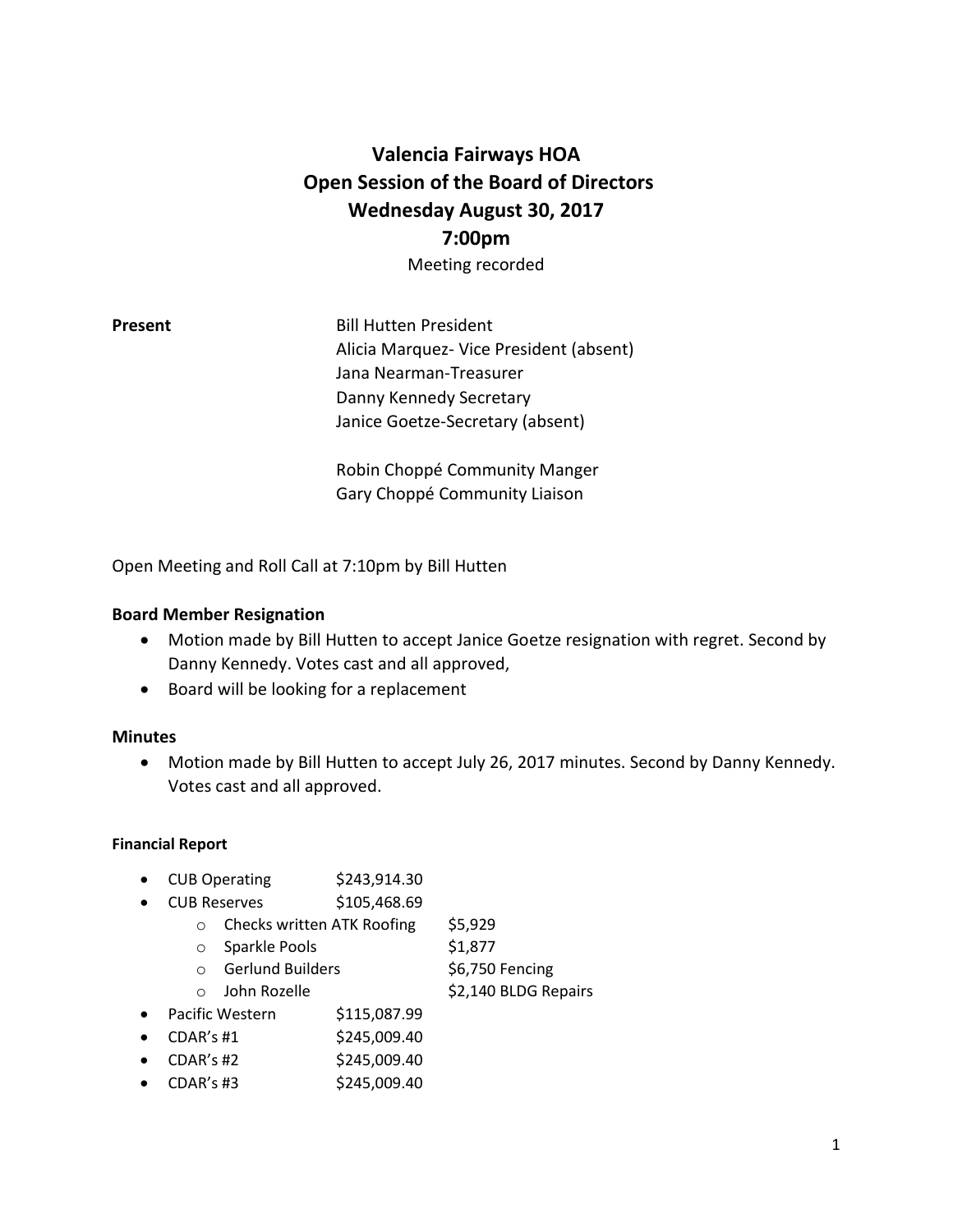# **Total Cash \$1,199,499.18**

- Collection are down to under \$20,000
- No new lien at this time

Motion made by Jana Nearman to accept July financial. Second by Danny Kennedy. Votes cast and all approved.

### **Rules and Regulation Changes**

• Membership will be receiving changes in the mail for their 30-day review.

### **Painting**

- Board review 4 company's and have chosen a contractor
- Board to finalize contract and is hoping to start sometime in October 2017
- Only wood trim will be printing, including patio covers.
- If any patio cover needs to be repaired, the contractor will let the owner know and the cost to repair.
- Building repairs will be done first and then the painter will follow.
- If you have a stain on the front doors, owners will be responsible for the cost of re-staining. Regular paint will be done during painting.
- Owners will also be responsible for painting their patio cover. Cost is about \$300

### **Lighting**

- Board is testing lighting in the alley ways by Vista Fairways that are motion detection and Solar
- Lights are small in size and comes two in a box, cost per box is \$22
- If they work the Board will move forward with installing the lights.

# **Open Session**

- Concerns regarding tree removal and what the plan is for planting replacement trees. (A) most of the removal are Eucuphytus trees that is causing damage to the sidewalks and patios. Board will allow owners to purchase trees from Alma and have them install them with Board approval.
- Constance, one of the renters has a petition with 64 signatures protesting the removing the tress on Sandwedge. (A) Gary stated that renters or owners should come to the office or call for the facts first before going out to owners who do not know what the facts. Jana also commented that she is spreading rumors in the community, because she did not have the facts.
- Concern with moving fountain new patio cover. (A) Owner should try to move the items; the painter will be as careful as possible but they will not be responsible for damage.
- Concern regarding termites. (A) John Rozelle will be repairing all damage fencing and post prior to painting.
- Jana Nearman stated that anyone is that able to run for the Board, should serve at least one year.
- Tennis court gate was left open and Helen had to close it last Thursday. Helen also stated that a contractor's trailer was left on the street and security did not tag it.
- Owner stated at pool 3 had there was a very large party, approx. 25 people and security had to be called out.